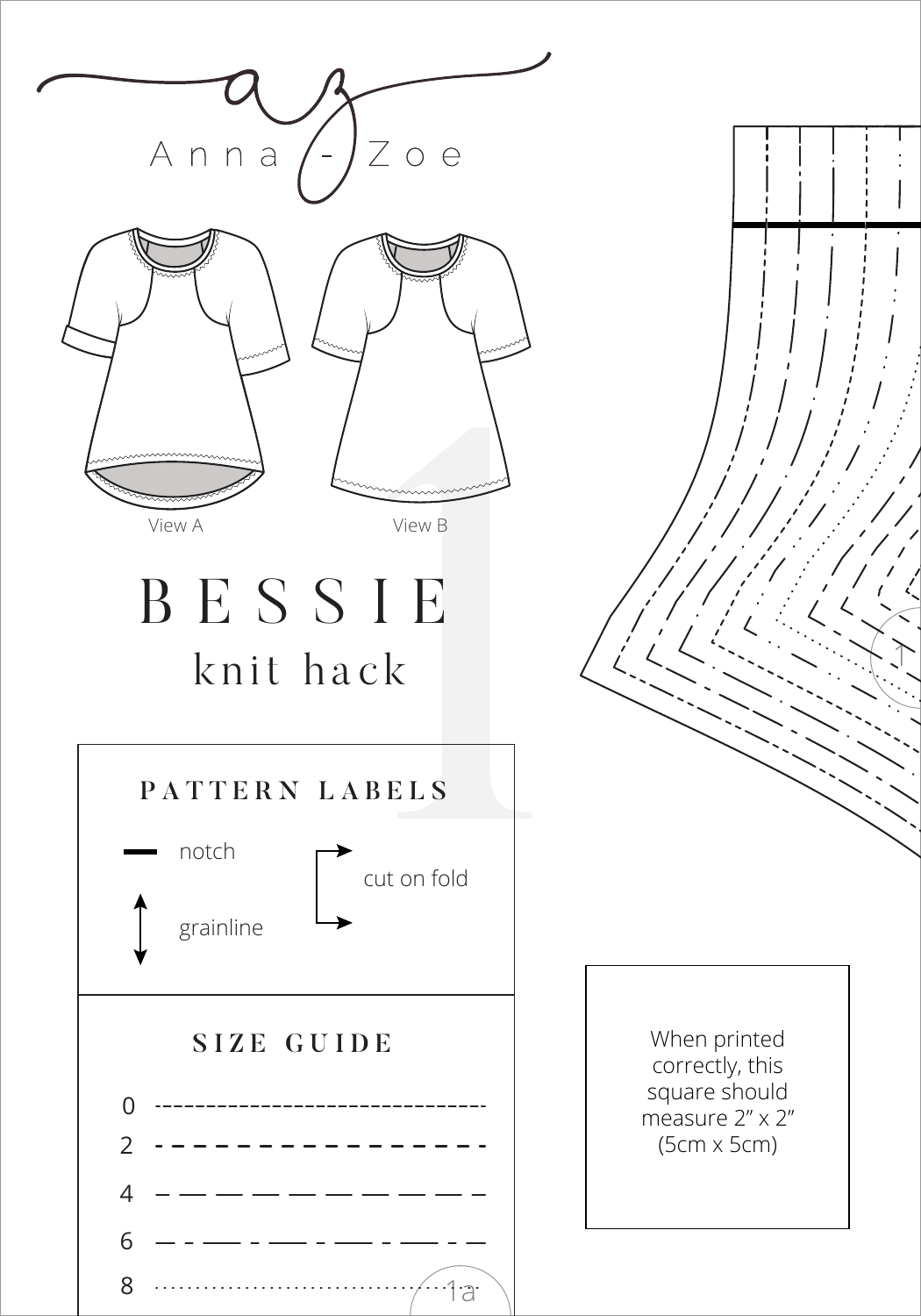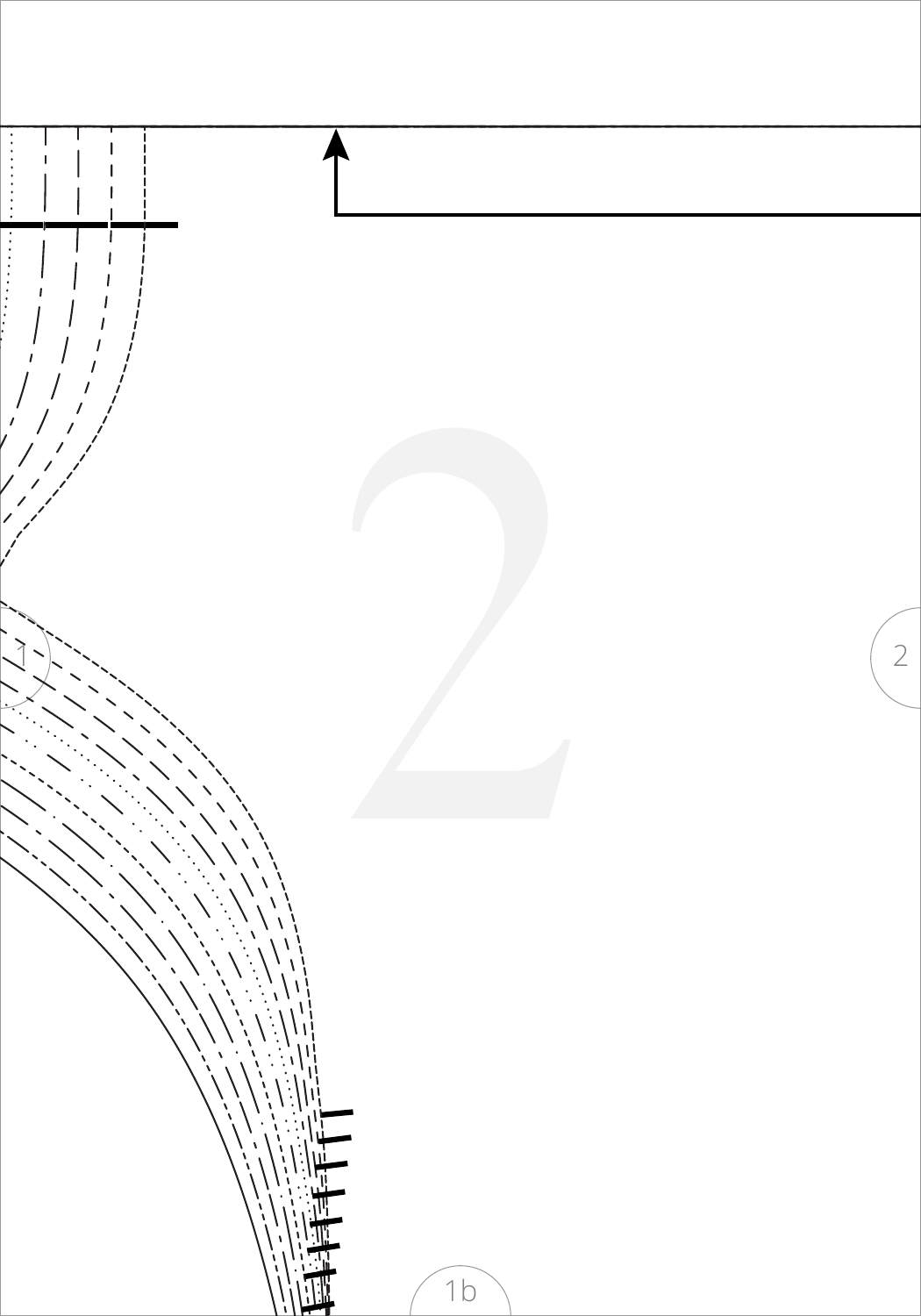|                                     | cut on fold  |           |       |                          |                          |                             |                 |
|-------------------------------------|--------------|-----------|-------|--------------------------|--------------------------|-----------------------------|-----------------|
| 1/2" seam allowances are included   |              |           |       | 20                       | $48^{\circ}$<br>121.9 cm | 102.9 cm<br>$40\frac{M}{2}$ | 511/2"          |
|                                     |              |           |       | $\overline{18}$          | $46"$<br>116.8 cm        | 381/2"<br>97.8 cm           | 491/2"          |
| TRONT<br>cut 1 on fold<br>Knit Hack |              |           |       | 16                       | 111.8 cm<br>$44^{\circ}$ | 361/2"<br>92.7cm            | 471/2"          |
|                                     |              |           |       | $\overline{14}$          | $42^{\circ}$<br>106.7 cm | $34\frac{1}{2}$<br>87.6 cm  | 45½"            |
|                                     |              |           |       | $\overline{5}$           | 101.6 cm<br>40''         | $32\frac{1}{2}$<br>82.6 cm  | 43½"            |
| $\Delta$                            |              |           | CHART | $\overline{10}$          | 381/2"<br>97.8 cm        | 78.7 cm<br>31 <sup>u</sup>  | 42"             |
| BESSIE<br> z                        |              |           | SIZE  | $\infty$                 | 94 cm<br>37''            | 74.9 ст<br>291/2"           | 401/2"          |
| J.<br>$\mathbf{A}$<br>Anna          |              |           |       | $\ddot{\circ}$           | 91.4 cm<br>36''          | 281/2"<br>72.4 cm           | 39½"            |
|                                     |              |           |       | $\overline{\phantom{a}}$ | 89 cm<br>35"             | 69.9 cm<br>$27\frac{1}{2}$  | $38\frac{1}{2}$ |
|                                     |              |           |       | $\overline{\mathbf{c}}$  | 86.4 cm<br>34''          | 67.3 cm<br>26½"             | $37\frac{1}{2}$ |
|                                     | shorten line | $\subset$ |       | $\bullet$                | 83.8 cm<br>33''          | 64.8 cm<br>25½"             | $36\frac{1}{2}$ |
|                                     |              |           |       |                          |                          |                             |                 |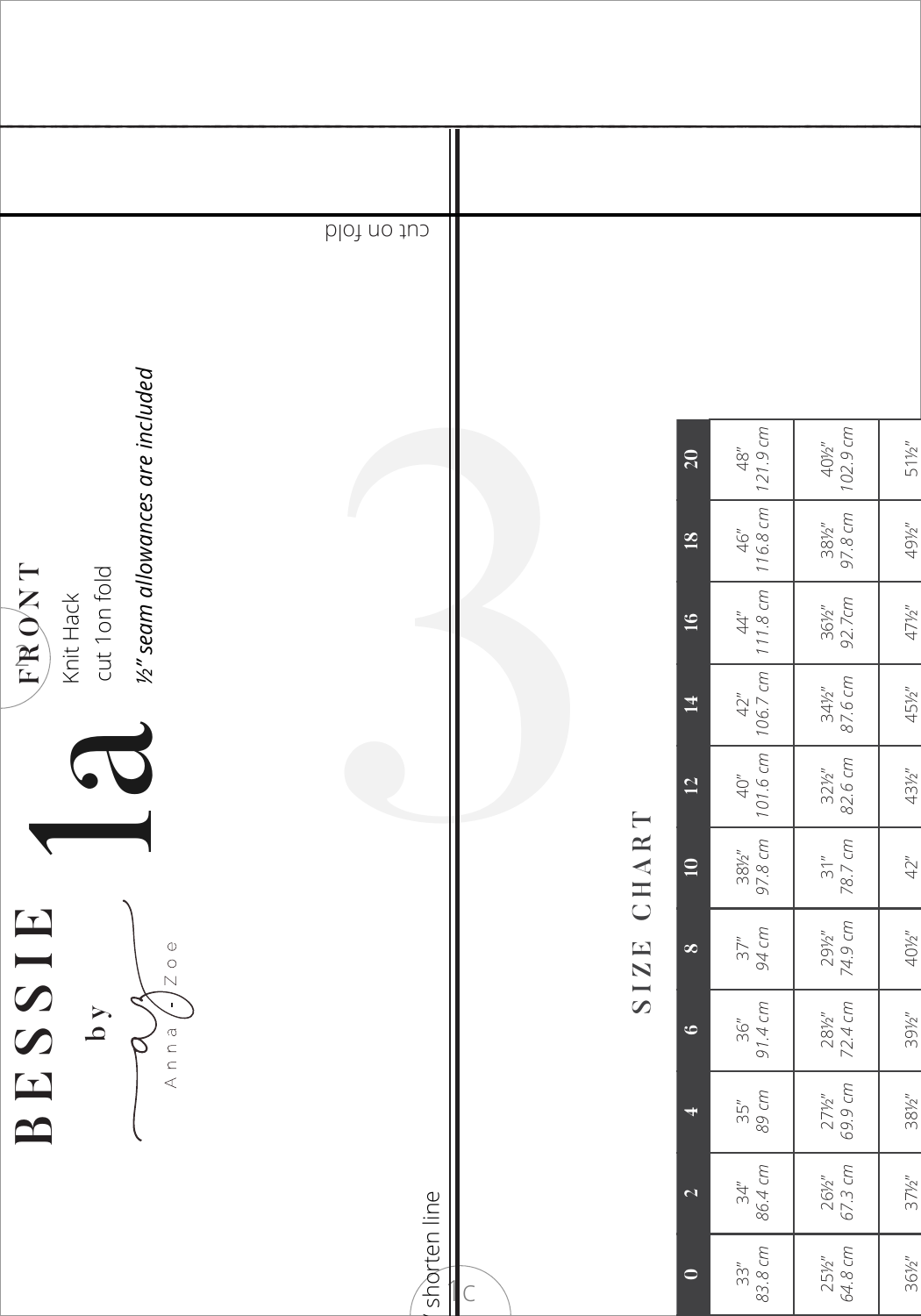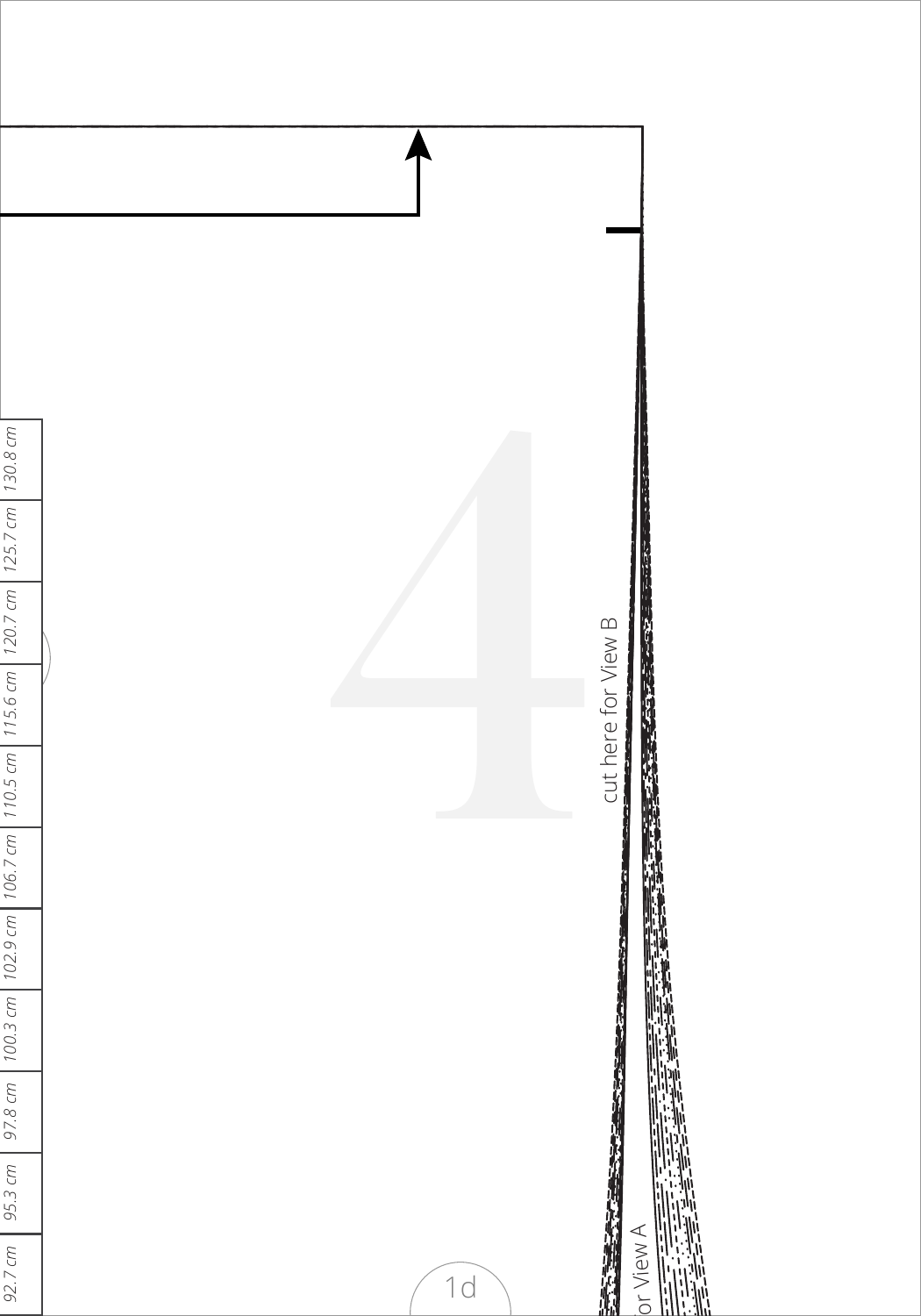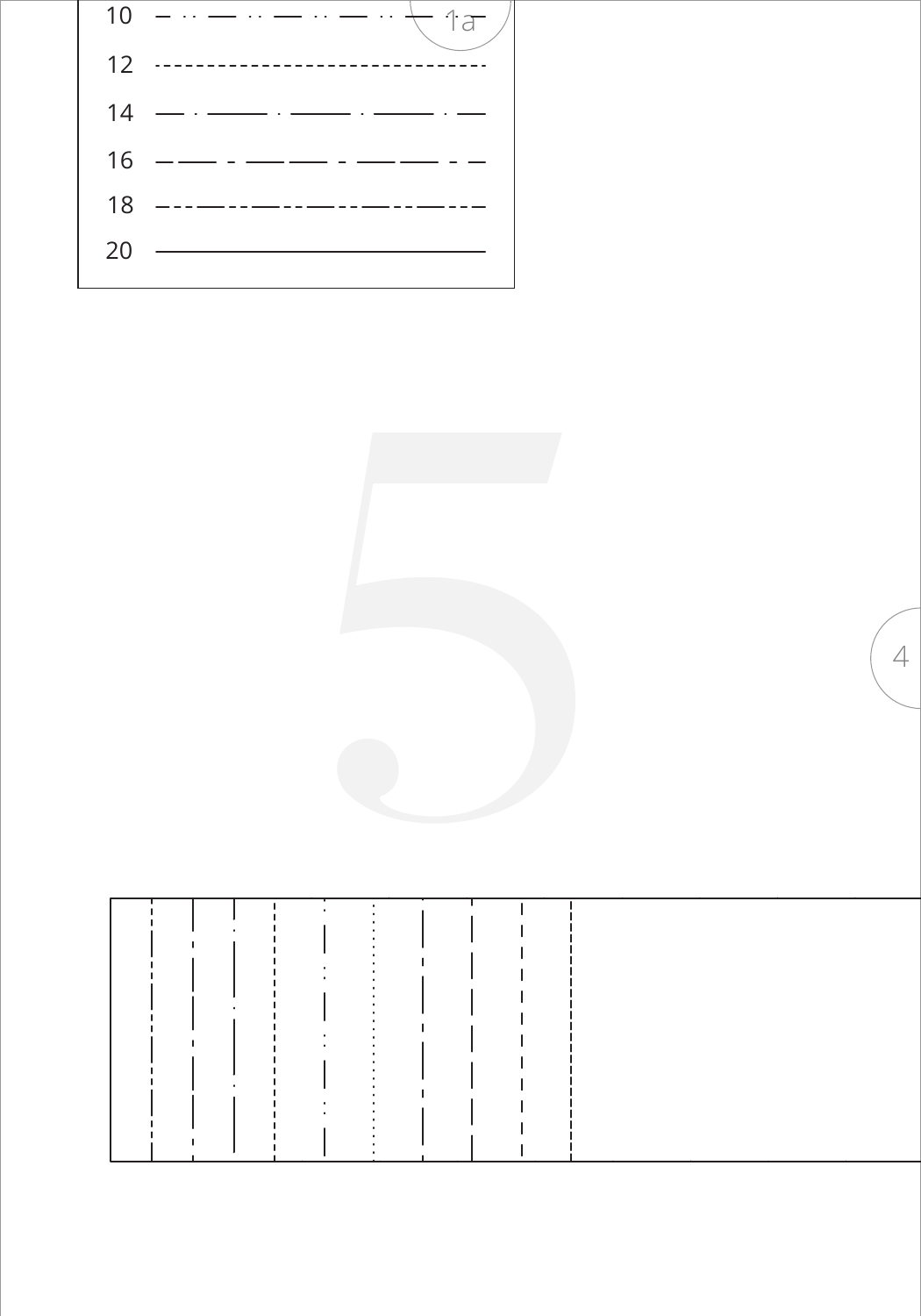

## BESSIE Knit Hack  $\mathbf b$  y Anna $\left\langle \cdot\right\rangle$  $Z$  o e

## KNIT NECK BAND

cut 1on fold

3/8" seam allowances are included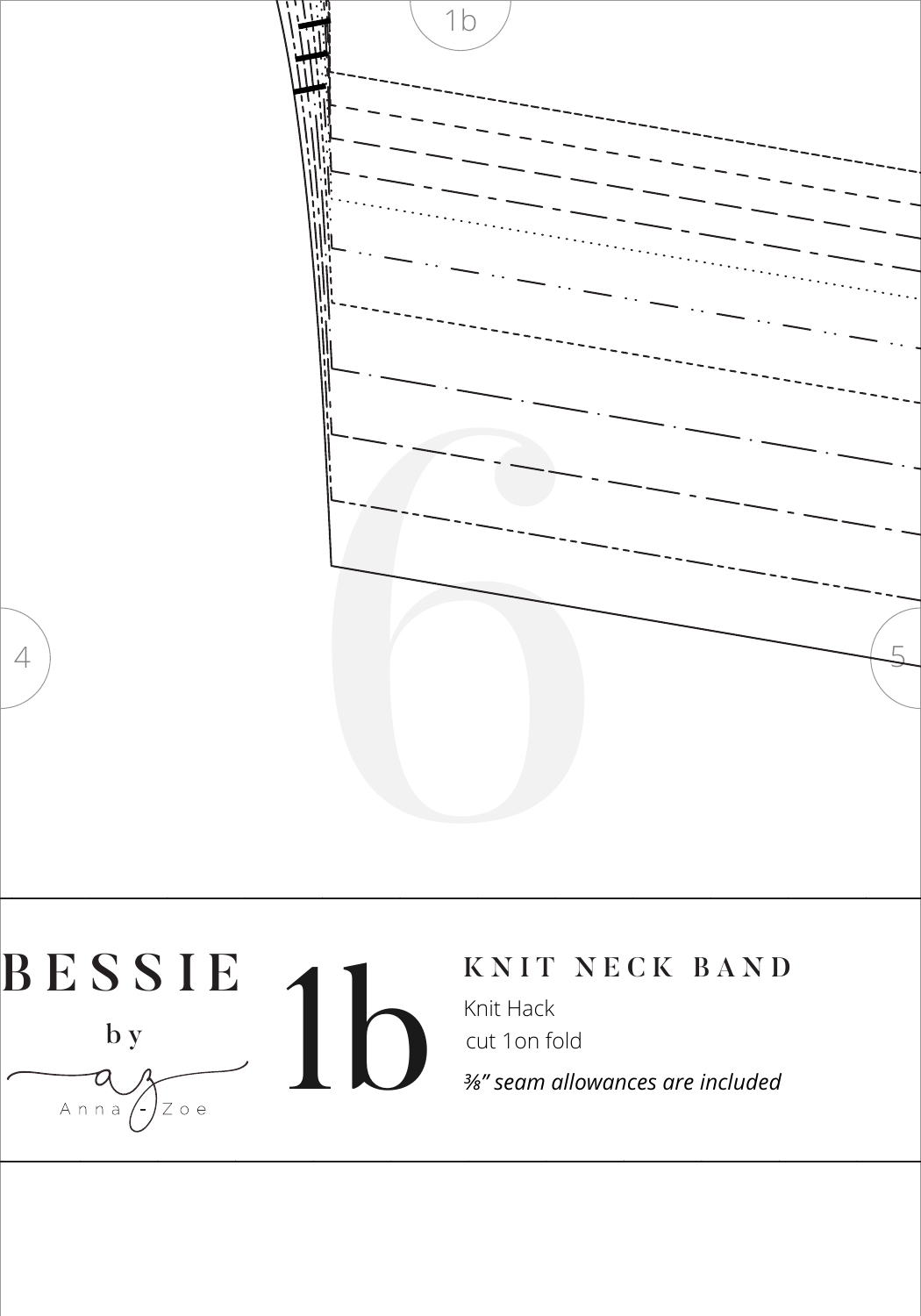